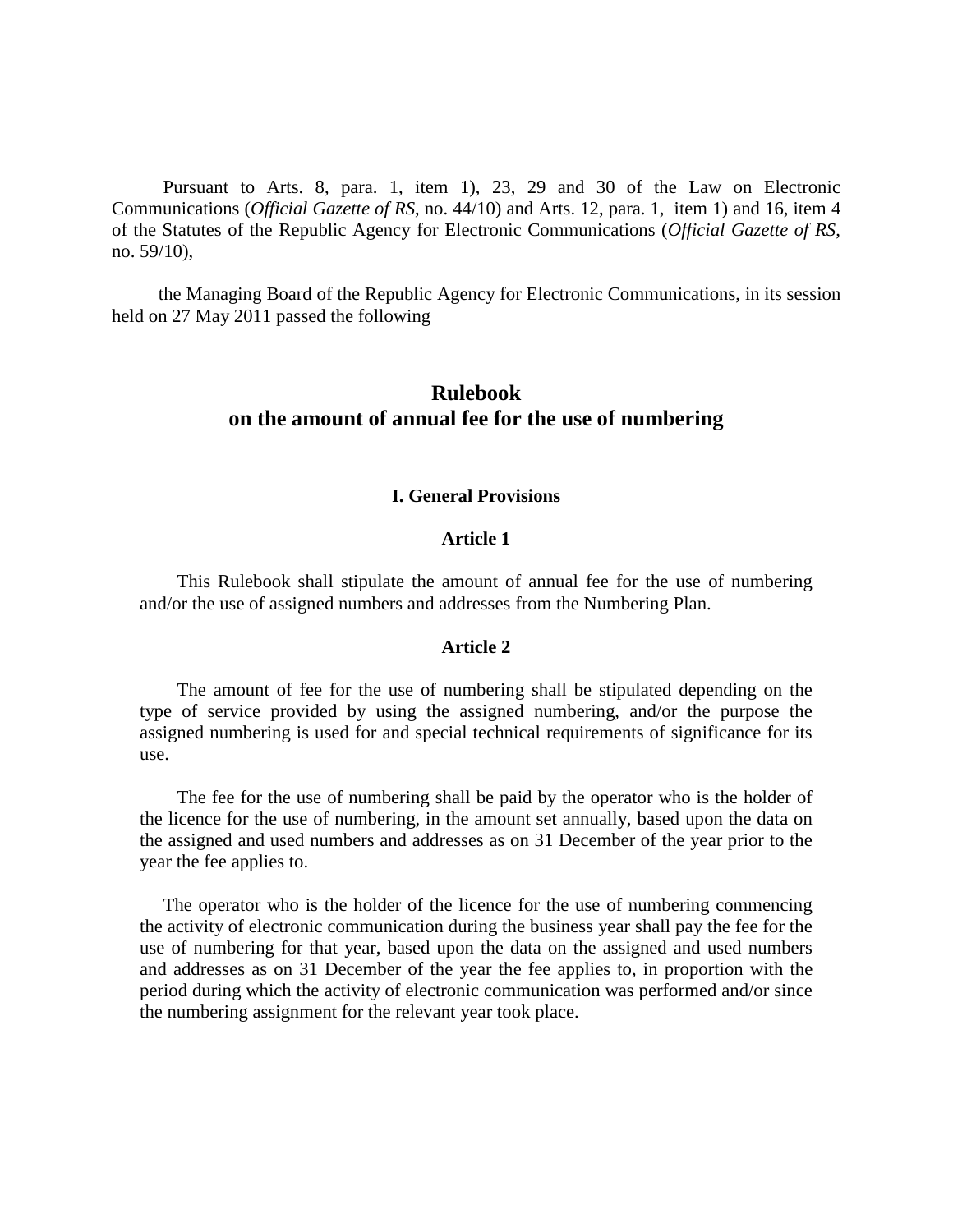#### **II. Annual Fee for the Use of Numbering**

#### **Article 3**

 The annual fee for the use of numbers assigned to end users in the public fixed communication network shall be calculated according to the following formula:

$$
N=8\ \mathrm{x}\ D_k
$$

Where:

*N* – amount of the annual fee in RSD;

 $D_k$  – number of numbers assigned to end users.

 The annual fee for the numbers in the public fixed communication network subject to special technical requirements of significance for its use, which represent the difference between the numbers assigned to the operator and the numbers assigned to the end users, shall amount to 50% of the value referred to in para. 1 herein, in particular:

## $N = 4$ **x**  $(D_0, D_k)$

where:

*N* - amount of the annual fee in RSD;

*D<sub>o</sub>* - number of numbers assigned to the operator;

 $D_k$  - number of numbers assigned to end users.

# **Article 4**

 The annual fee for the use of assigned numbers in the public mobile communication network shall be calculated according to the following formula:

$$
N=12 \times D_k
$$

where:

*N* – amount of the annual fee in RSD;

 $D_k$  – number of numbers assigned to end users.

#### **Article 5**

The annual fee for the use of assigned numbers for other non-geographic services shall be calculated as follows:

1) the annual fee for the use of assigned numbers for other non-geographic services having national destination code with initial digits "78" and "9" shall be calculated according to the following formula:

$$
N = (D_o - D_k) \times B + 12.000 \times D_k
$$

where:

 $N$  – amount of the annual fee in RSD;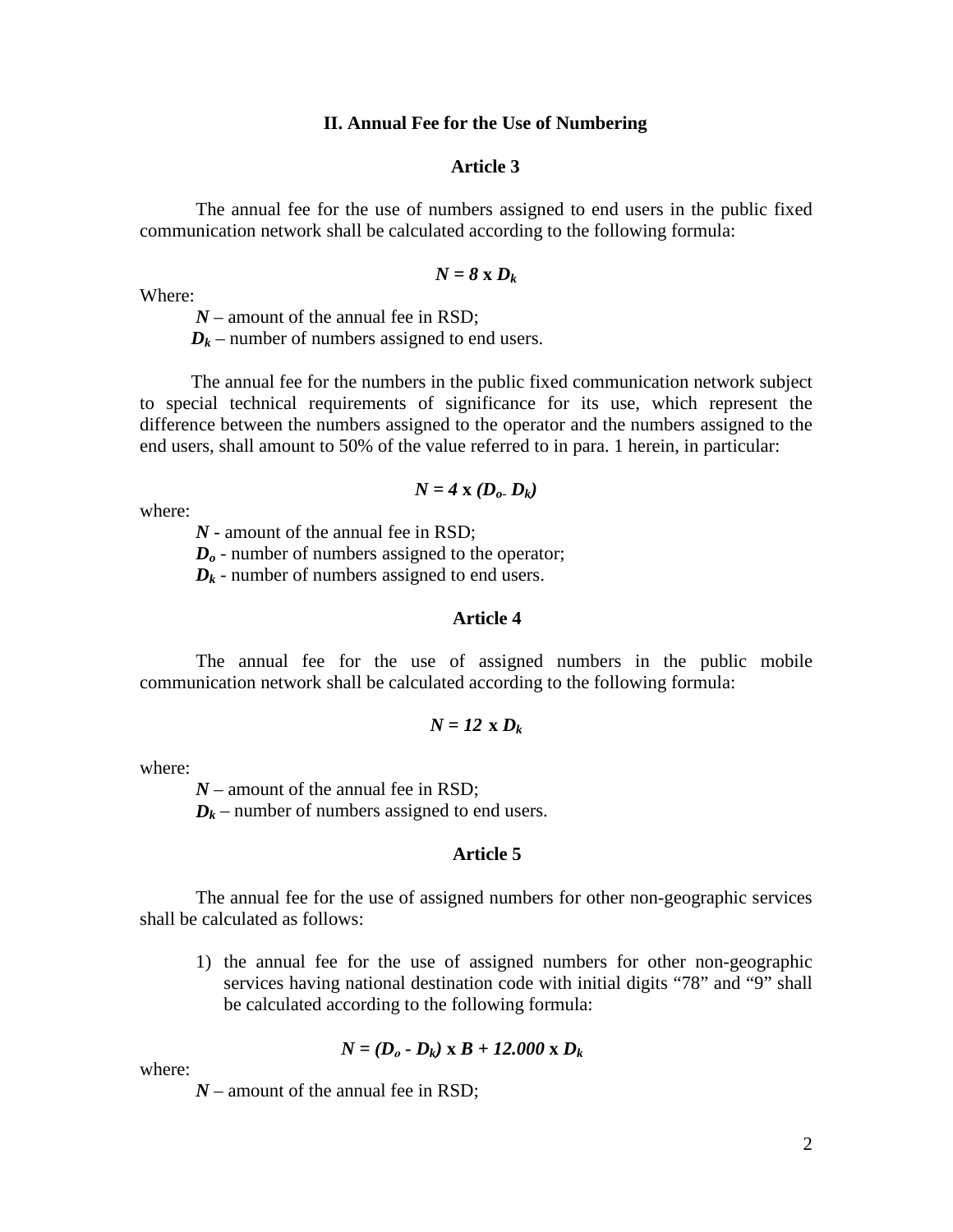- $\mathbf{B}$  block size coefficient (10, 100, 1 000, 10 000), which shall be as follows: for a 10 number block 2.400 per unused number, for a 100 number block 1.800 per unused number, for a 1 000 number block 1.200 per unused number, for a 10 000 number block 600 per unused number;
- $D<sub>o</sub>$  number of numbers assigned to the operator;
- $D_k$  number of numbers assigned to end users.
- 2) the annual fee for the use of numbers for other non-geographic services having national destination code with initial digits "72" and "76" shall be calculated according to the following formula:

$$
N=8\ \mathrm{x}\ D_k
$$

where:

*N* – amount of the annual fee in RSD;

 $D_k$  - number of numbers assigned to end users.

 The annual fee for the use of numbers for other non-geographic services having national destination code with initial digits "72" and "76" which represent the difference between the numbers assigned to the operator and the numbers assigned to the end users, shall amount to 50% of the value referred to in para. 1, item 2), herein, in particular:

$$
N=4\mathbf{X}\left(D_o,D_k\right)
$$

where:

*N* - amount of the annual fee in RSD;

*D*<sup> $o$ </sup> - number of numbers assigned to the operator;

 $D_k$  - number of numbers assigned to end users.

3) the annual fee for the use of numbers for other non-geographic services having national destination code with initial digits "70" and "8" shall be calculated according to the following formula:

$$
N = (D_o \cdot D_k) \times B + 1.200 \times D_k
$$

where:

*N* - amount of the annual fee in RSD;

 $\mathbf{B}$  – block size coefficient (10, 100, 1 000, 10 000), which shall be as follows:

for a 10 number block 240 per unused number,

for a 100 number block 180 per unused number,

for a 1 000 number block 120 per unused number,

for a 10 000 number block 60 per unused number;

 $D<sub>o</sub>$  - number of numbers assigned to the operator;

 $D_k$  - number of numbers assigned to end users.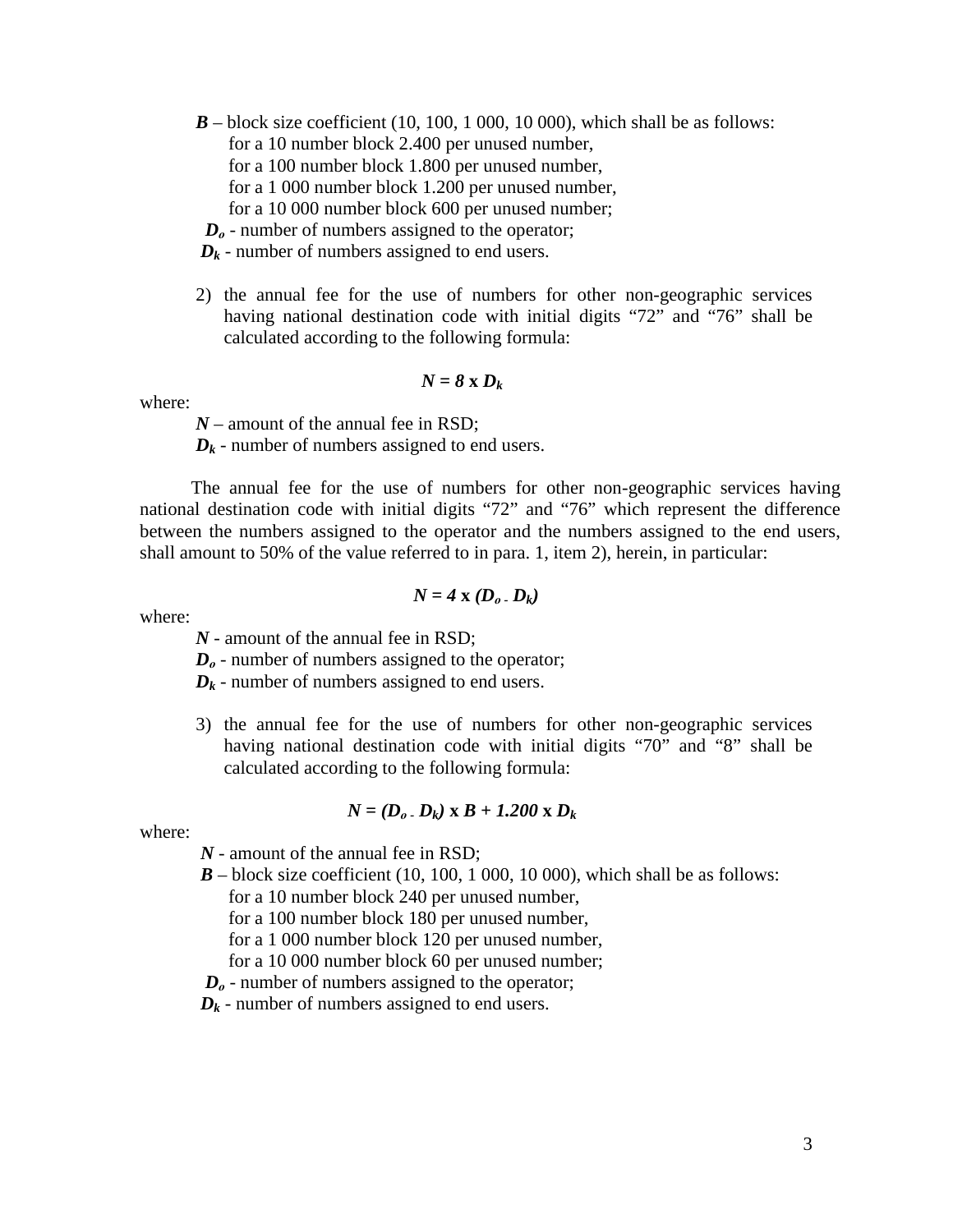## **Article 6**

 The annual fee for the use of the individually assigned short codes from the Numbering Plan (*Official Gazette of RS*, no. 32/11) shall be calculated as follows:

- 1) the annual fee for the use of the individually assigned short codes for emergency services and assistance services shall not be payable;
- 2) the annual fee for the use of the individually assigned short codes for services of public interest shall be calculated according to the following formula:

$$
N = K_k \times D_o
$$

where:

*N* - amount of the annual fee in RSD;

 $K_k$  - coefficient with the following values:

- for a three-digit code 250 000;
- for a four-digit code 50 000;
- for a five-digit code 25 000;

*D*<sup> $o$ </sup> - number of numbers assigned to the operator.

- 3) the annual fee for the use of the individually assigned short codes for commercial services shall amount to RSD 50 000.00;
- 4) the annual fee for the use of the individually assigned short codes for carrier selection shall amount to RSD 500 000.00.

## **Article 7**

The annual fee for the use of individually assigned codes - addresses shall be set at the following amounts:

| - mobile network National Destination Code given in the licenceRSD 600 000.00;       |  |
|--------------------------------------------------------------------------------------|--|
| - mobile network National Destination Code not given in the licenceRSD 6 000 000.00; |  |
|                                                                                      |  |

#### **Article 8**

The operators shall keep records of the used numbers and addresses and shall submit it to the Republic Agency for Electronic Communications (hereinafter: Agency) at least once a year, no later than 31 January of the current year, referring to the data of 31 December of the previous year, as well as on the Agency request.